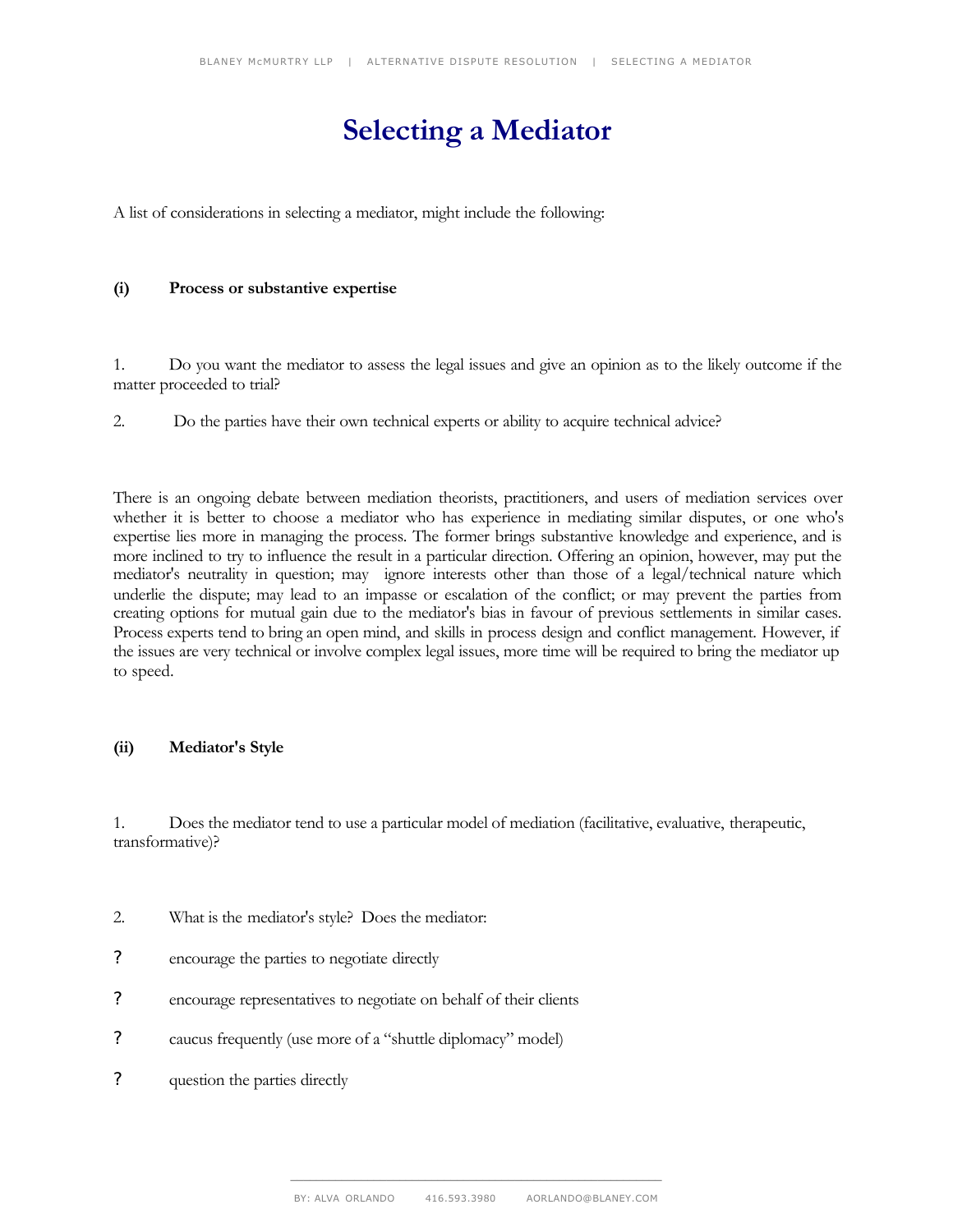- ? limit the role of counsel
- ? get parties involved in designing the process

### **(iii) Experience and Training**

- 1. What is the mediator's training?
- ? Type and length of courses
- ? Accreditation
- ? Professional background (lawyer, engineer, social worker...)
- 2. What is the mediator's experience?
- ? How many mediations conducted
- ? Types of mediations conducted
- ? Full or part-time mediator
- ? Experience mediating this type of dispute--are there complex legal technical issues which must be known and understood?

# **(iv) Neutrality**

- 1. What are the mediator's biases and prejudices?
- ? institutional biases -- individuals vs. corporations; private vs government organizations
- ? employee/union vs management
- ? insurer vs. insured
- ? gender, cultural group...
- 2. What kind of bias do you want in your mediator?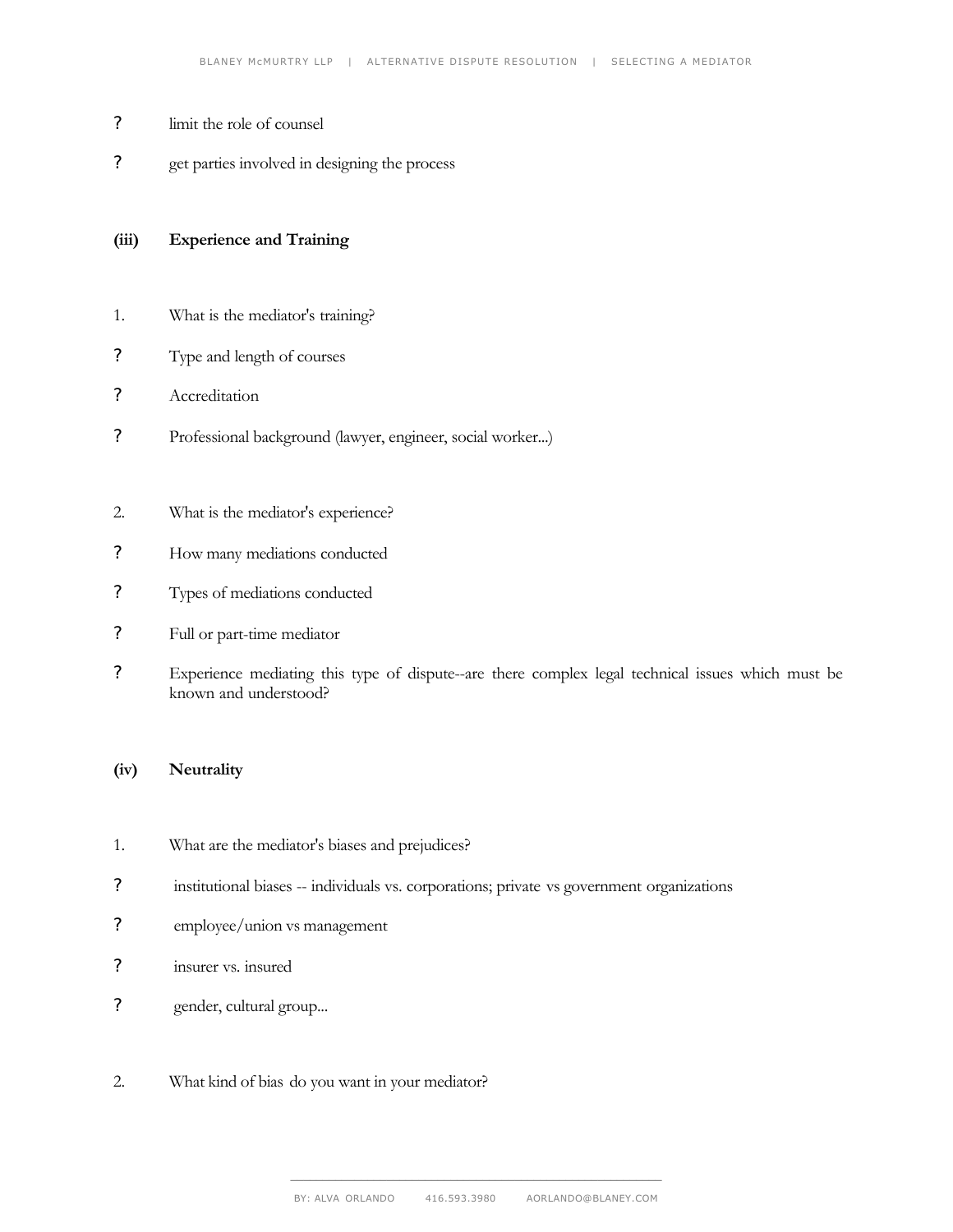- 3. Is the mediator neutral in terms of:
- ? not having an interest in the outcome of the dispute
- ? not favouring one party over the other
- 4. Does the mediator have a conflict with either party? If so, is it sufficient that is has been disclosed to each party?

### **(v) Reputation**

- 1. What is the mediator's reputation?
- ? ask for and check references--both from former clients and other lawyers

2. Speak to those who have used the mediator in previous cases to determine if the mediator is suitable for your case.

## **(vi) Interpersonal and Communication Skills**

1. Ask if the mediator has any written materials. Are they professional, clear, well written, and well organized?

2. Speak to the mediator to get a sense of his or her verbal and listening skills.

**(vii) Fees**

- ? What is the hourly rate?
- ? What is the daily rate?
- ? Will the parties share the costs equally?